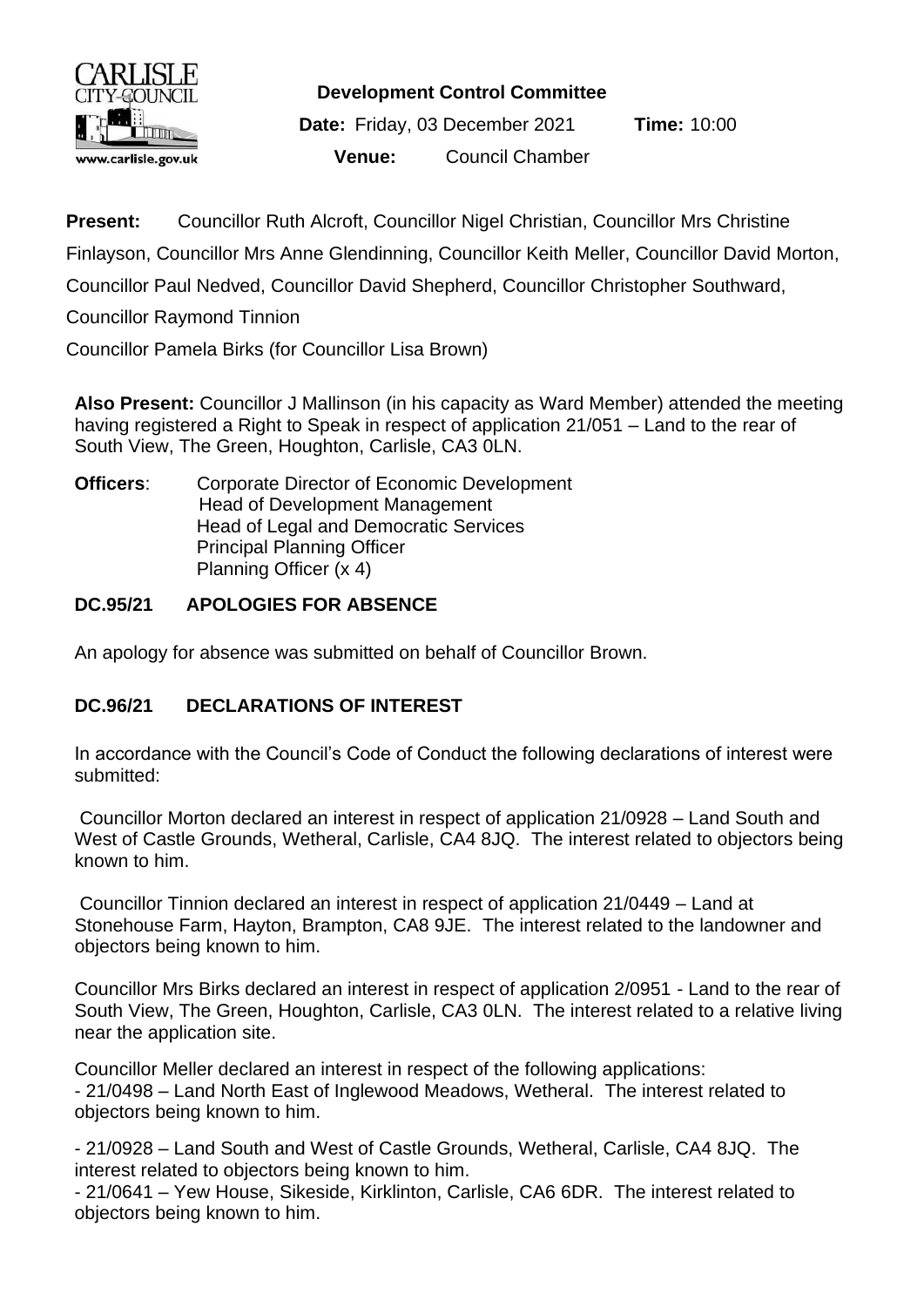## **DC.97/21 PUBLIC AND PRESS**

RESOLVED – That the Agenda be agreed as circulated.

### **DC.98/21 MINUTES OF PREVIOUS MEETINGS**

RESOLVED – 1) The Chair signed the minutes of the meetings held on 8 September (site visits) and 10 September 2021.

2) That the minutes of the meetings held on 22 October and 1 December 2021 (site visits) be approved.

### **DC.99/21 PUBLIC REPRESENTATIONS IN RESPECT OF PLANNING APPLICATIONS**

The Head of Legal and Democratic Services set out the process for those members of the public who had registered a Right to Speak at the Committee.

## **DC.100/21 CONTROL OF DEVELOPMENT AND ADVERTISING**

That the applications referred to in the Schedule of Applications under A be approved/refused/deferred, subject to the conditions as set out in the Schedule of Decisions attached to these Minutes.

#### **1. Application 20/0797 - Land to the North West of Stainton Gardens, Stainton Road,**

#### **Etterby, Carlisle**

#### **Proposal: Erection of 33no. dwellings**

#### *Councillors Alcroft, Birks, Glendinning and Southward took no part in the discussion nor determination of the item of business.*

The Principal Planning Officer submitted the report on the application. The Committee considered the application at its meeting of 10 September 2021 and deferred determination in order to commission an independent Highway Assessment.

The Principal Planning Officer advised that the independent Highway Assessment, which was reproduced in full in the report confirmed that the residential impact of the development was not severe and that the application should not be refused on highways grounds. The Principal Planning Officer summarised the highways measures to be implemented as part of the development, and noted that the independent report had recommended the provision of a 1m paved strip to allow passengers to alight on to a paved surface. In the Officer's view such a provision was not necessary and would reduce the area of soft landscaping and open space, however, should Members wish it to be included it was able to be incorporated into the scheme.

The Principal Planning Officer proposed that condition 22 be amended in line with suggestions from Environmental Health as set out in the report.

Slides were displayed on screen showing: Location / Redline Boundary Plan; Proposed Boundary Treatment and Hard Landscaping Plans; Proposed Street Scenes Plan; Proposed Site Layout Plan; and, photographs of the site, an explanation of which was provided for the benefit of Members.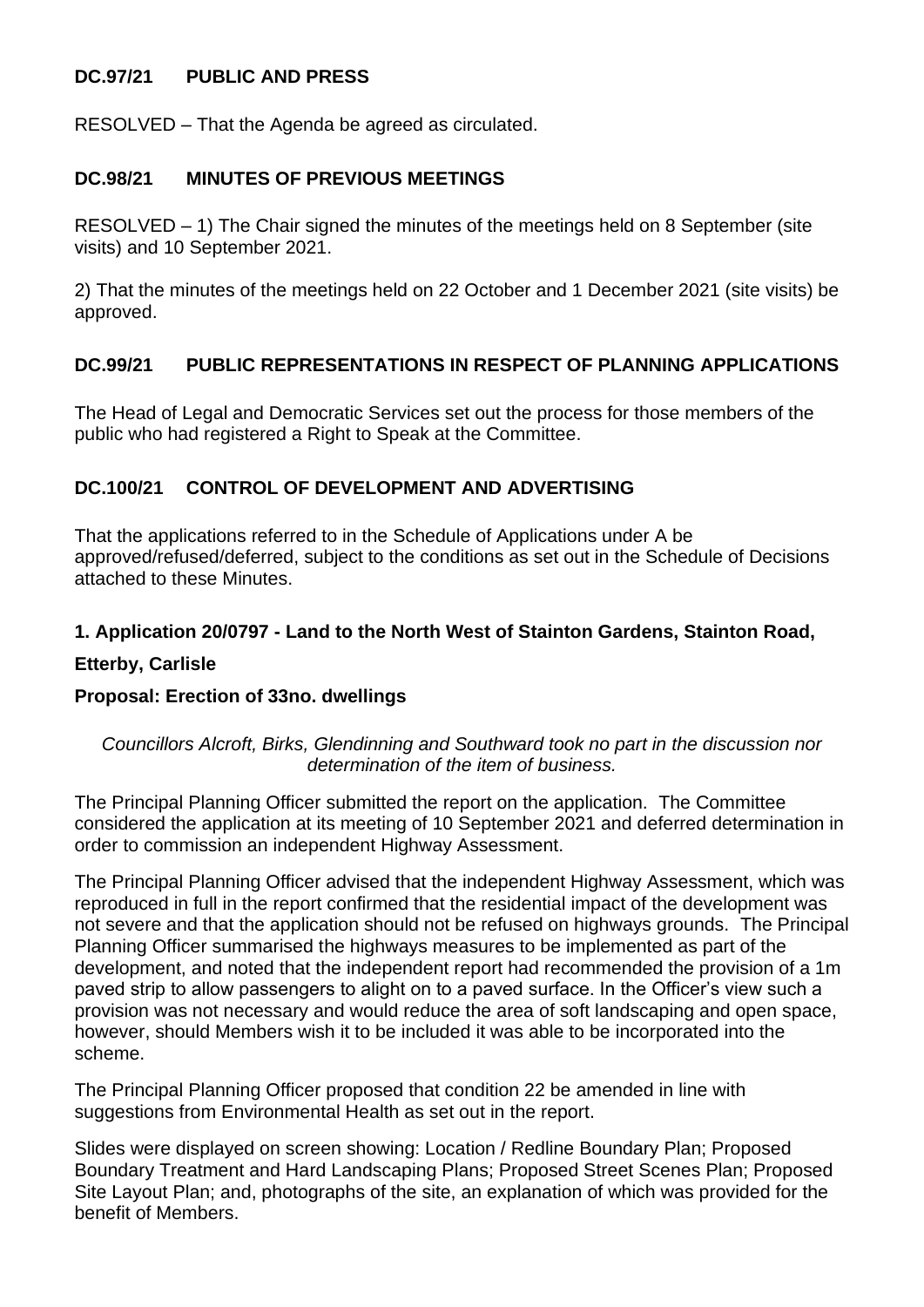The Principal Planning Officer recommended:

1) That Authority to Issue be granted to the Corporate Director of Economic Development, subject to the completion of a satisfactory Section 106 Agreement to secure:

a) the provision of the proposed level of affordable units (nine units at plots 19-21, 23-25 and 27-29 that would be made available at discounted sale, with the level of discount set at 30% below open market value);

b) a financial contribution of £5,500 towards speed limit changes and traffic calming measures;

c) a financial contribution of £122,770 to Cumbria County Council towards education provision (including 20mph zone should Members agree to it);

d) the maintenance of the informal open space, play provision and SUDs within the site by the developer;

e) financial contributions of £9,533.27 towards the upgrade of off-site sport pitches and recreation provision, and, £5,382.03 towards the upgrading and maintenance of off-site open space.

2) That should the legal agreement not be completed within a reasonable time, authority be delegated to the Corporate Director of Economic Development to refuse the application.

3) That condition 22 be amended to incorporate the suggestions of Environmental Health.

The Committee then gave consideration to the application.

A Member commented that with the findings of the independent Highway Assessment, he felt able to support the Officer's recommendation; he further supported the imposition of a 20mph speed limit and the provision of signage informing cyclist and motorists of each others presence on the highway.

A Member moved the Officer's recommendation which was seconded and it was:

RESOLVED: 1) That Authority to Issue be granted to the Corporate Director of Economic Development, subject to the completion of a satisfactory Section 106 Agreement to secure:

a) the provision of the proposed level of affordable units (nine units at plots 19-21, 23-25 and 27-29 that would be made available at discounted sale, with the level of discount set at 30% below open market value);

b) a financial contribution of £5,500 towards speed limit changes and traffic calming measures;

c) a financial contribution of £122,770 to Cumbria County Council towards education provision (including 20mph zone should Members agree to it);

d) the maintenance of the informal open space, play provision and SUDs within the site by the developer;

e) financial contributions of £9,533.27 towards the upgrade of off-site sport pitches and recreation provision, and, £5,382.03 towards the upgrading and maintenance of off-site open space;

2) That should the legal agreement not be completed within a reasonable time, authority be delegated to the Corporate Director of Economic Development to refuse the application.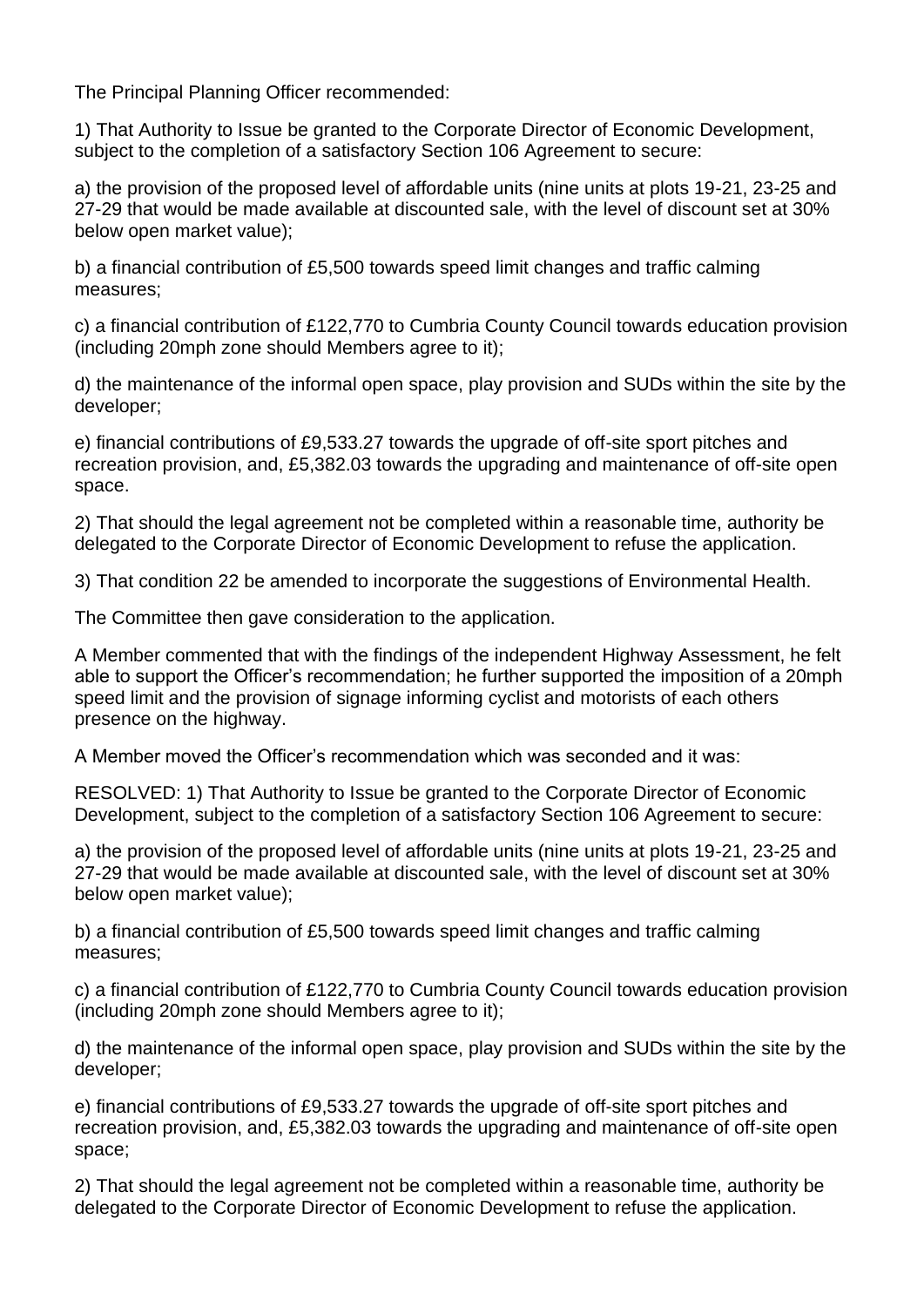3) That condition 22 be amended to incorporate the suggestions of Environmental Health.

## **2. Application 21/0498 - Land North East of Inglewood Meadows, Wetheral**

### **Proposal: Change of Use of agricultural land for siting of 6no. pods; formation of parking area and footpaths; erection of service building and bin store.**

*Councillors Alcroft, Birks, Glendinning and Southward took no part in the discussion nor determination of the item of business.* 

The Planning Officer submitted the report on the application which had been deferred by the Committee at its meeting of 22 October in order to allow Officers to negotiate the relocation of the parking provision at the site with the applicant.

During the Committee's earlier consideration of the application, there were a number of matters relating to policy compliance were identified by Members, the Agent's responses to those matters were set out in the report along with the process for dealing with the water from the hot tubs. With regards to the parking provision at the site, the scheme had been amended to relocate the parking facilities at a lower section of the site and including a turning circle. Amended plans had been submitted illustrating the new position, the applicant had confirmed that the car park would be surfaced in a permeable material which may be secured by the imposition of a further condition should Members require it.

Slides were displayed on screen showing: Location Plan; Site Plan and Pod Design – originally submitted amended; and, photographs of the site, an explanation of which was provided for the benefit of Members.

The Planning Officer recommended that the application be approved subject to the conditions detailed in the report.

The Committee then gave consideration to the application.

A Member commented that he was satisfied with the relocated parking provision and the method of disposal of the waste water from the hot tubs, accordingly he moved the Officer's recommendation which was seconded.

Another Member also welcomed the work undertaken by the applicant to amended the scheme. However, he remained of the view that the car park would be visually intrusive and that the overall proposal was not inkeeping with the surrounding landscape. He moved that the application be refused on the grounds that it was not compliant with Local Plan polices: G 1 - Landscapes; EC 9 – Arts, Culture, Tourism and Leisure Development; EC 10 – Caravan, Camping Chalet Sites; SP 6 – Securing Good Design; and SP 8 – Green and Blue Infrastructure. The proposal was seconded.

The Chair noted that two proposals had been put forward, he put the matter to the vote and it was:

RESOLVED: That the application be approved, subject to the implementation of relevant conditions as indicated on the Schedule of Decision attached to these minutes.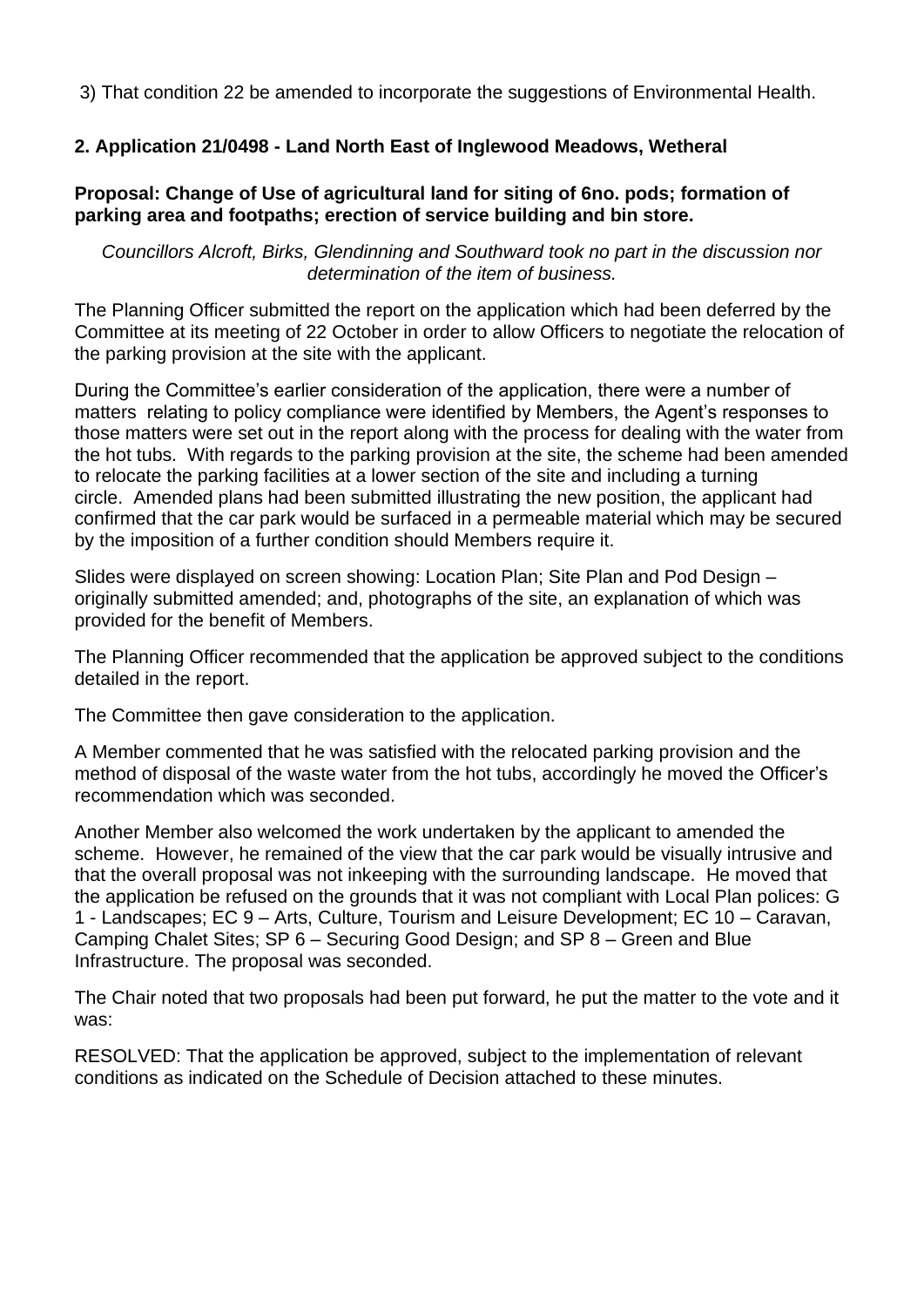## **3. Application 21/0314 - Land off Orton Road, Carlisle**

### **Proposal: Residential development and associated landscaping and infrastructure.**

*Councillors Alcroft, Birks, Glendinning and Southward took no part in the discussion nor determination of the item of business.* 

The Principal Planning Officer submitted the report on the application which had been deferred by the Committee at its meeting of 22 October 2021 in order to allow discussions to take place with the applicant in relation to the replacing of two-storey dwellings at plots 7 to 9 with bungalows.

The Principal Planning Officer reported that following the deferral, the applicant had revised the layout in line with the Committee's request. There were a number of other changes to the layout of the scheme which the Principal Planning Officer outlined for Members.

Slides were displayed on screen showing: Location Plan; Proposed Site Layout; Proposed Site Sections; and, photographs of the site, an explanation of which was provided for the benefit of Members.

The Principal Planning Officer recommended:

1) The application be approved with conditions, subject to the completion of a Section 106

agreement to secure:

a) the provision of 30% of units as affordable;

b) an off-site open space contribution of £31,038 for the upgrading of existing open space;

c) a financial contribution of £45,000 to support the off-site improvement of existing play area provision;

d) a financial contribution of £33,327 to support the off-site improvement of existing sports pitches;

e) the maintenance of an informal open space within the site by the developer;

f) a financial contribution of £554,158 to Cumbria County Council towards secondary education provision;

g) a financial contribution of £6,600 to Cumbria County Council for Travel Plan monitoring;

h) a financial contribution of £5,500 to Cumbria County Council for relocating the 30mph zone and a new gateway feature.

2) Should the legal agreement not be completed, delegated authority be given to the Corporate Director of Economic Development to refuse the application.

A Member moved the Officer's recommendation which was seconded and following voting it was:

RESOLVED: That the application be approved, subject to the implementation of relevant conditions as indicated on the Schedule of Decision attached to these minutes.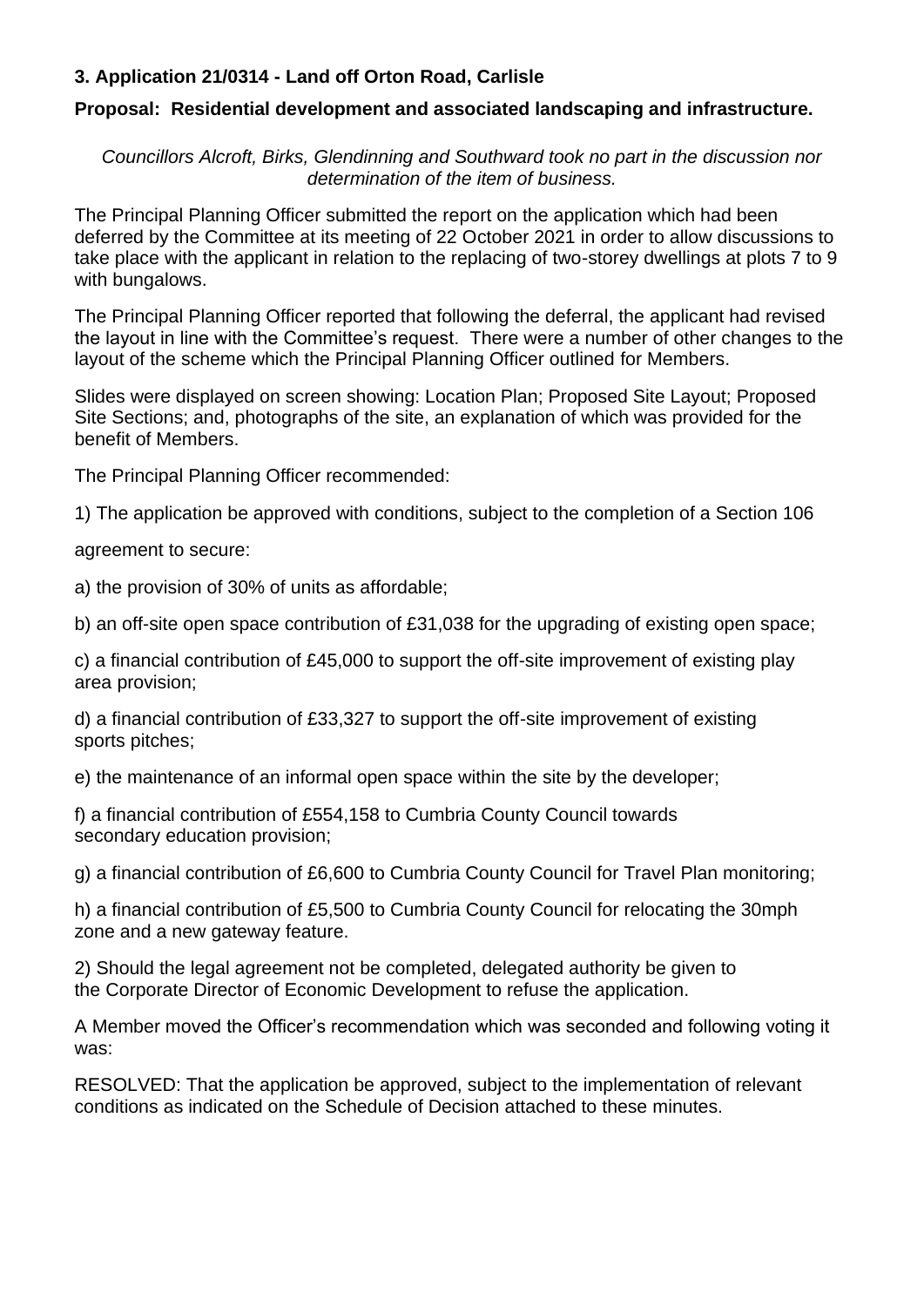# **4. Application 21/0951 - Land to the rear of South View, The Green, Houghton, Carlisle, CA3 0LN**

## **Proposal: Erection of agricultural building (Revision to application 14/0678 Part**

### **Retrospective)**

*Councillor Mrs Birks having declared an interest in the item of business, took no part in the discussion nor determination of the application.* 

The Planning Officer submitted the report on the application. Slides were displayed on screen showing: Site Location Plan; Proposed Site Block Plan; Proposed Elevation, Floor and Section Plans; and photographs of the site, an explanation of which was provided for the benefit of Members.

The Planning Officer recommended that the application be approved subject to the conditions detailed in the report.

Mr Klein (Objector) spoke against the application in the following terms: a previous application at the site had been rejected due to the visual impact on the countryside of the stored vehicles; the manege had been relocated within the site; the proposed building was obscured by the number of parked vehicles at the site; there were inconsistencies relating to the floor space of the proposed building in the application documentation; the proposed screening would not be sufficient to prevent a negative visual impact of the building; the Officer's report was inconsistent and incorrectly asserted that the scale of the structure was reasonable; approving the application would create an adverse impact on the character and visual amenity of the location. Mr Klein displayed slides on screen showing: an article from the local press relating to the storage of vehicles at the application site; extracts from the planning application form; and, photographs of the site.

Councillor J Mallinson (Ward Member) addressed the Committee in the following terms: he acknowledged that the principle of development at the site had been agreed in 2014; the access road was in private ownership but a section of it ran through a residential area, the condition of the road was poor due to the impact of high levels of vehicular traffic use; the visual impact of the structure was significant, Members would benefit from a site visit to fully understand the impact; Councillor Mallinson questioned the applicant's need for an agricultural building.

Mr Greig (Agent) responded in the following terms: the principle of development at the site had already been approved via the consent of general agricultural shed at the site; the current application proposed a structure that was in a similar location to the approved shed with a 50cm increase in height which was not significant in planning terms; another agent had prepared the original application and it was not clear how the floor space of the buildings in some of the submitted documents varied, however, the Council was clear on the scale of the proposed dimensions were; the applicant had lodged an appeal with the Planning Inspectorate in relation to the refusal of permission for a Change of Use of the former manege to a vehicle storage area, objectors were able to make representations to the Inspectorate: the applicant had sufficient land holdings to justify the need for an agricultural building.

The Chair invited the Officer to respond issues raised in the verbal representations.

The Planning Officer reiterated that the principle of development at the site had been approved. The current application was a revised scheme, therefore the Committee need only consider the revisions compared to the previously consented shed. The proposed conditions detailed in the report covered matters such as: restricting the use of the shed to agricultural purposes; landscaping scheme; the submission of a surface water drainage scheme.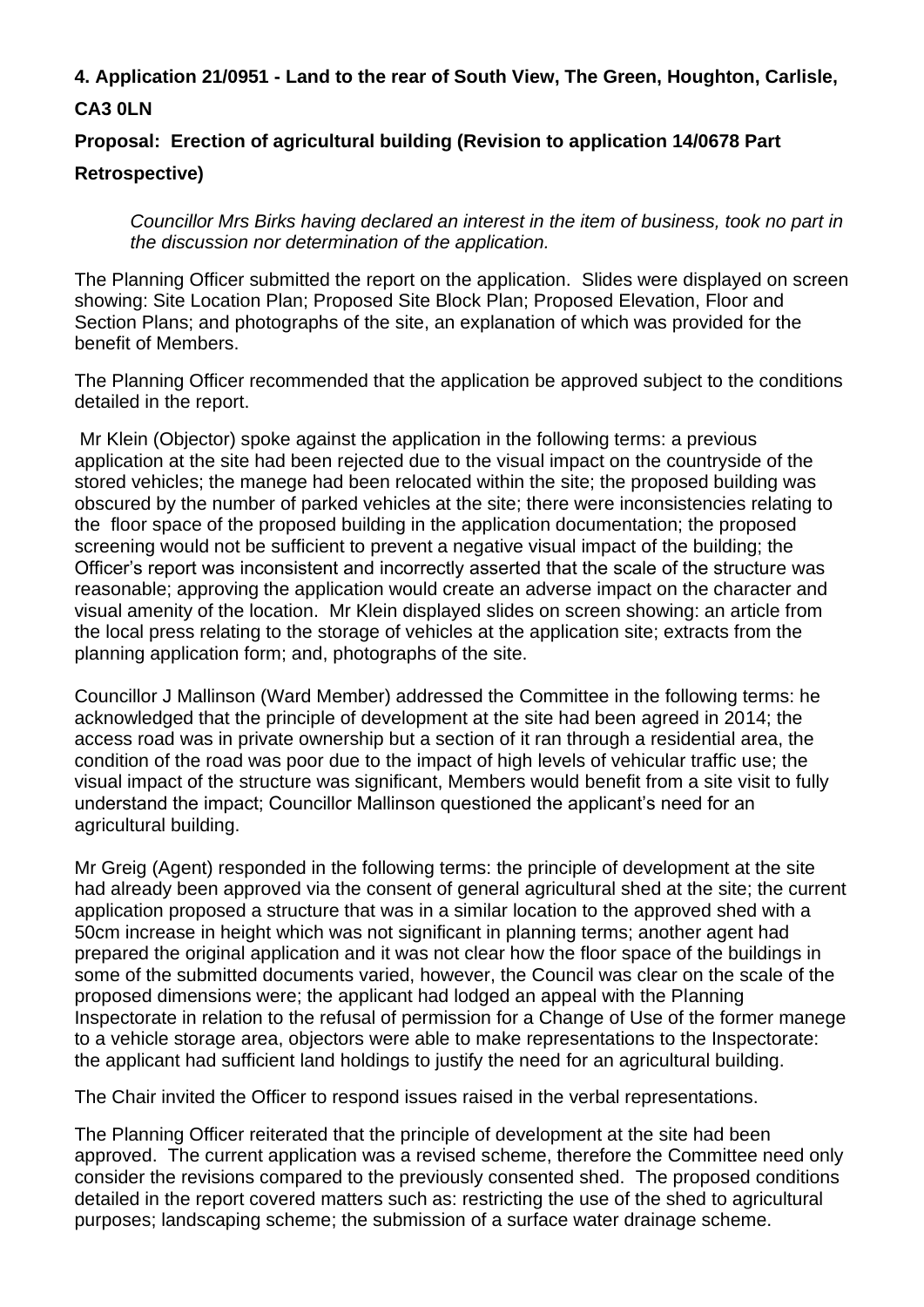The Committee then gave consideration to the application.

In response to a question from a Member regarding the enforceability of the condition restricting shed to agricultural use, the Planning Officer advised that it was a standard condition and as such was enforceable.

A number of Members were of the view that the condition restricting the use of the shed to agricultural use required reinforcing to stipulate that only vehicles serving an agricultural purpose may be stored therein.

The Planning Officer responded to Members' questions on the future use of the shed, by advising that in determining the application the Committee was to consider the enlarged footprint of the shed not its use.

A Member proposed determination of the application be deferred in order for the Committee to undertake a site visit. The proposal was seconded.

A Member moved the Officer's recommendation, and the proposal was seconded.

The Chair noted that two proposals had been moved and seconded. The proposals were put to the vote and it was:

RESOLVED: That the application be approved, subject to the implementation of relevant conditions as indicated on the Schedule of Decision attached to these minutes.

## **5. Application 20/0096 - Land at Richardson Street, Denton Home, Carlisle**

#### **Erection of 39.no. dwellings**

The Head of Development Management submitted the report on the application which had been subject of a site visit by the Committee on 1 December 2021. Slides were displayed on screen showing: Location Plan; Previously Approved Site Layout Plan Application 11/0863; Floor and Elevation Plans; and photographs of the site, an explanation of which was provided for the benefit of Members.

Further to the publication of the report additional correspondence from an objector had been received which reiterated points set out in earlier submissions, the Head of Development Management read out the correspondence for the benefit of Members.

The Head of Development Management recommended that the application be approved subject to the conditions detailed in the report.

The Committee then gave consideration to the application.

In response to questions from Members, Officers confirmed:

- The density of dwellings within the scheme was greater than the existing adjacent terraced properties, and the individual properties were of a smaller scale, however, the proposed dwellings met current minimum building standards in terms of size and scale;

- During the redevelopment of the wider site work to remove contamination had taken place;

- In terms of green infrastructure, the Little Caldew provided an area for wildlife as well as functioning as a flood defence;

- The scheme was not subject to a contribution in respect of Green Spaces;

- The lane to the north of the site was adopted along its entire length.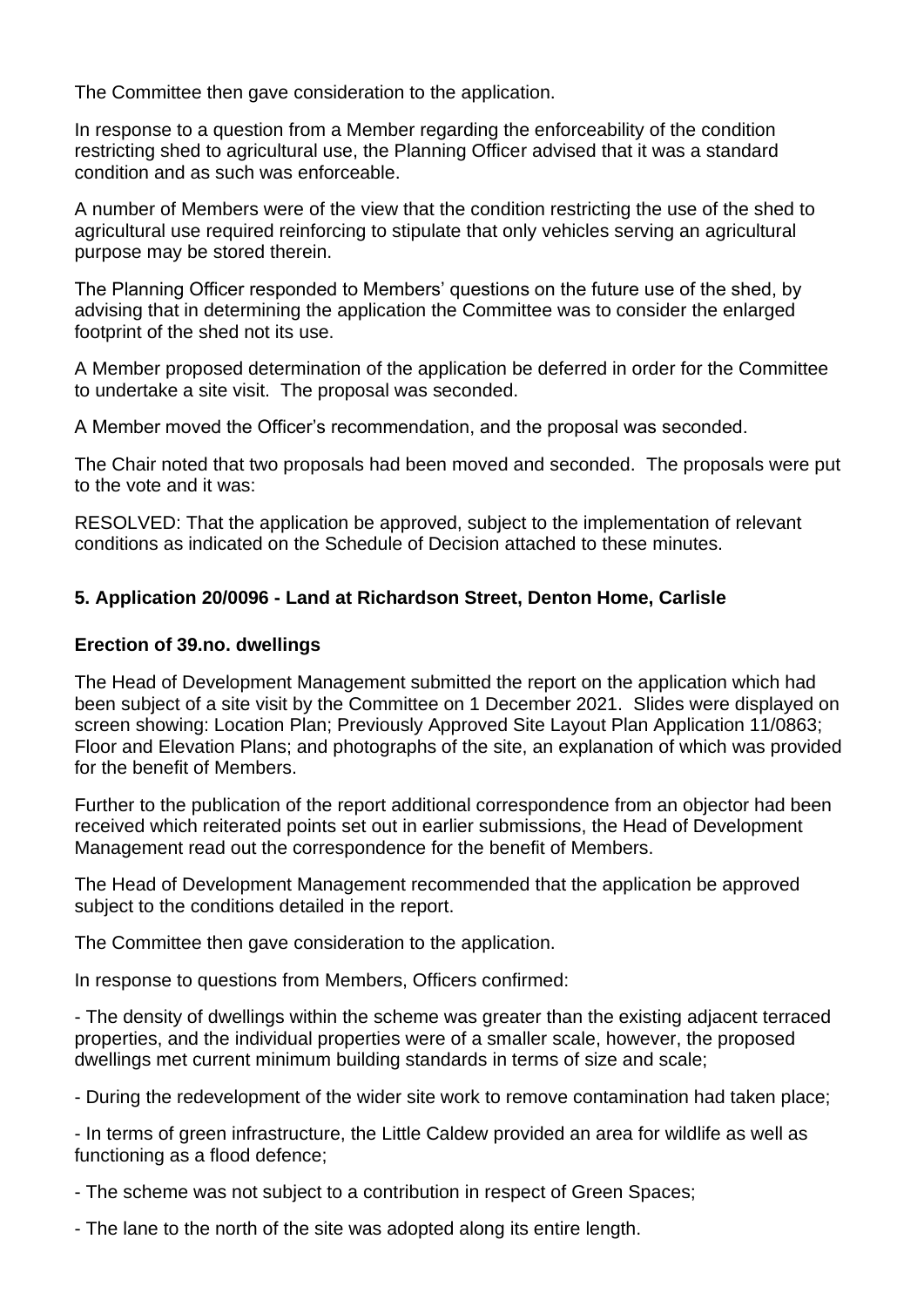During the Committee's site visit, a Member had asked whether they layout was able to be amended to stagger the entrance. The Head of Development Management had discussed the matter with the agent who had advised any such revision would necessitate the removal of plots from the scheme thereby reducing the viability of the proposal.

In response to a question from a Member regarding the significance of developer profit, the Head of Development Management set out the considerations relating to viability in the determination of planning applications.

A Member moved the Officer's recommendation which was seconded and following voting it was:

RESOLVED: That the application be approved, subject to the implementation of relevant conditions as indicated on the Schedule of Decision attached to these minutes.

*Councillor Birks left the meeting at 11:50am.*

*The Committee adjourned at 11:50am and reconvened at 12:00pm*

# **6. Application 21/0928 - Land South and West of Castle Grounds, Wetheral, Carlisle, CA4 8JQ**

#### **Erection of 4.no bungalows and 3.no two storey dwellings.**

The Planning Officer submitted the report on the application. Slides were displayed on screen showing: Location Plan; Block Plan as proposed; Site Plan and Site Elevations; Plots 3 to 9 – Plans and Elevations as proposed; Site Section through plots 8 – 9 as proposed; and, photographs of the site, an explanation of which was provided for the benefit of Members.

The Planning Officer recommended that:

1) the application be approved, subject to the completion of a Deed of Variation to the Section 106 Agreement to consist of the following obligations:

i) a reference to application 21/0928;

2) Should the Deed of Variation not be completed in a reasonable time, delegated authority be granted to the Corporate Director of Economic Development to refuse the application.

The Committee then gave consideration to the application.

In response to questions from Members, Officers confirmed:

- The existing trees within the site were not the subject of a Tree Preservation Order nor in a Conservation Area;

- Conditions 6, 7 and 18 addressed landscaping and the protection of tree root areas;

- Under civil law it was permissible to lop branches from a tree if they overhung across the boundary of an adjacent property, in such circumstances the removed branches were to be returned to the tree owner;

- The layout of the site would prevent access from Ash Gate Lane, with access taken off the Wetheral to Scotby Road.

A Member sought clarification on the applicability of Biodiversity Net Gain in planning permissions, following the assent of the Environment Bill in parliament.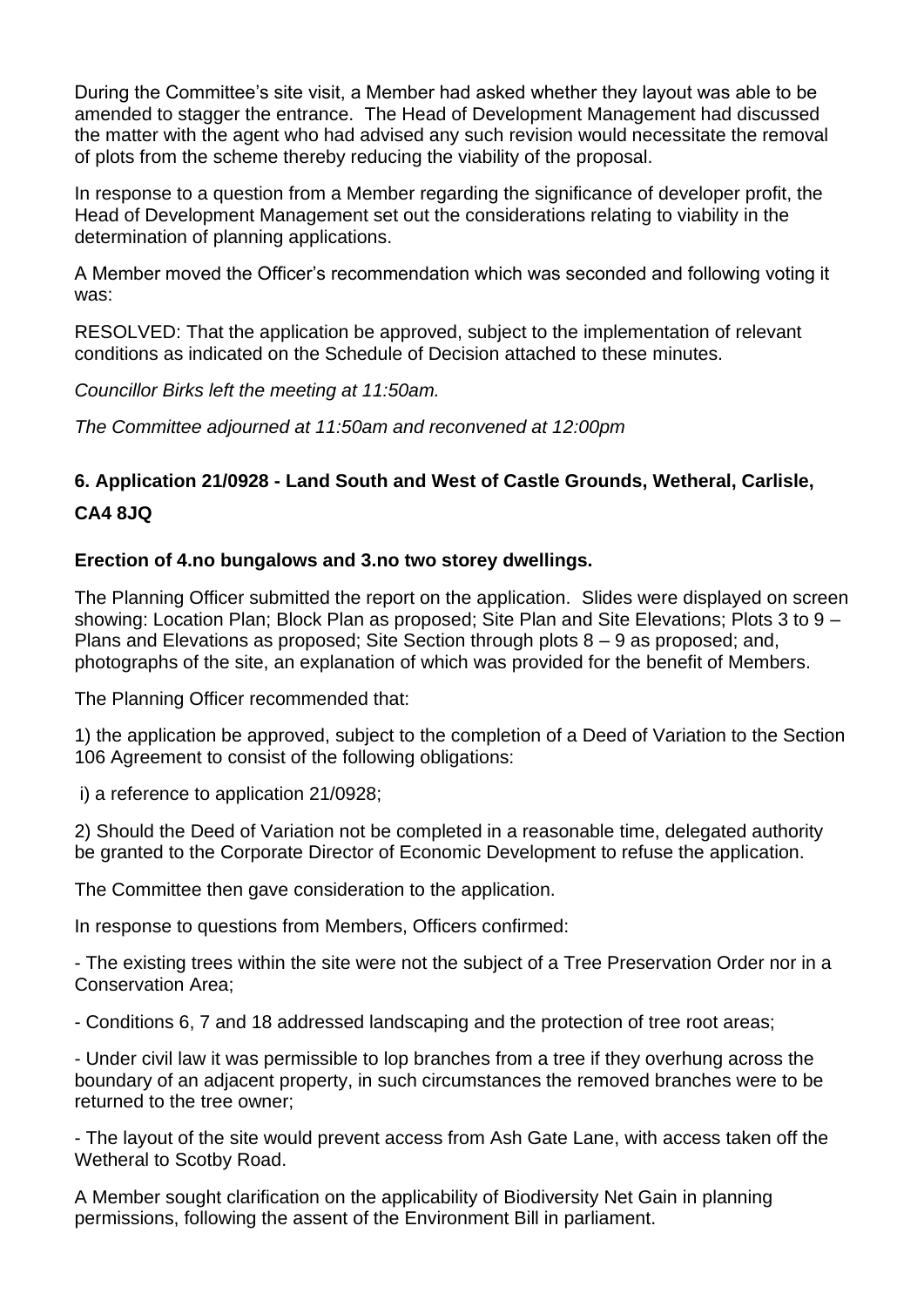The Head of Development Management anticipated that regulations in respect of Biodiversity Net Gain would be forthcoming, but as yet an issue date was not known. The Council would start to incorporate reference to the matter on its application Validation Checklists.

In response to a request from a Member, the Planning Officer agreed the imposition of an additional condition requiring the use of swift bricks.

A Member moved the Officer's recommendation, along with the imposition of an additional condition requiring the use of swift bricks. The proposal was seconded and it was:

RESOLVED: 1) That the application be approved, subject to the completion of a Deed of Variation to the Section 106 Agreement to consist of the following obligations:

i) a reference to application 21/0928.

2) Should the Deed of Variation not be completed in a reasonable time, delegated authority be granted to the Corporate Director of Economic Development to refuse the application.

3) That an additional condition be imposed requiring the use of swift bricks within the development.

## **7. Application 21/0979 - Unit 1 Site 18, Willowholme Road, Willowholme Industrial**

## **Estate, Carlisle, CA2 5RT**

#### **Proposal: Variation of Condition 4 (Opening Hours) of previously approved permission 21/0198 (Change of Use from car showroom to gym) to amend opening hours to 24 hours per day.**

The Planning Officer submitted the report on the application. Slides were displayed on screen showing: Location Plan; Site Plan; Parking Site Plan; and, photographs of the site, an explanation of which was provided for the benefit of Members.

The Planning Officer recommended that the application be refused for the reasons set out in the report.

Mr Tweddle (Applicant) responded in the following terms: a number of other businesses in the vicinity of the gym operated on a 24 hour basis; other gyms in the city operated in closer proximity to residential properties; the noise impact of the proposal would be minimal; supporting the health and wellbeing of residents through exercise was important the extended opening hours would enable people to exercise at a time that was convenient to them.

The Committee then gave consideration to the application.

In response to questions from Members, Officers confirmed:

- The Showman's Guild site was permanently occupied;

- Concerns in relation to the noise impact related to customer activity on entering and leaving the site i.e. vehicular noises, conversation etc.

A number of Members expressed their support for the proposal and indicated their willingness to approve the application. A Member asked whether it was possible, in the event of the scheme being approved that noise abatement measures may be included in the permission, for example, no music after 10pm.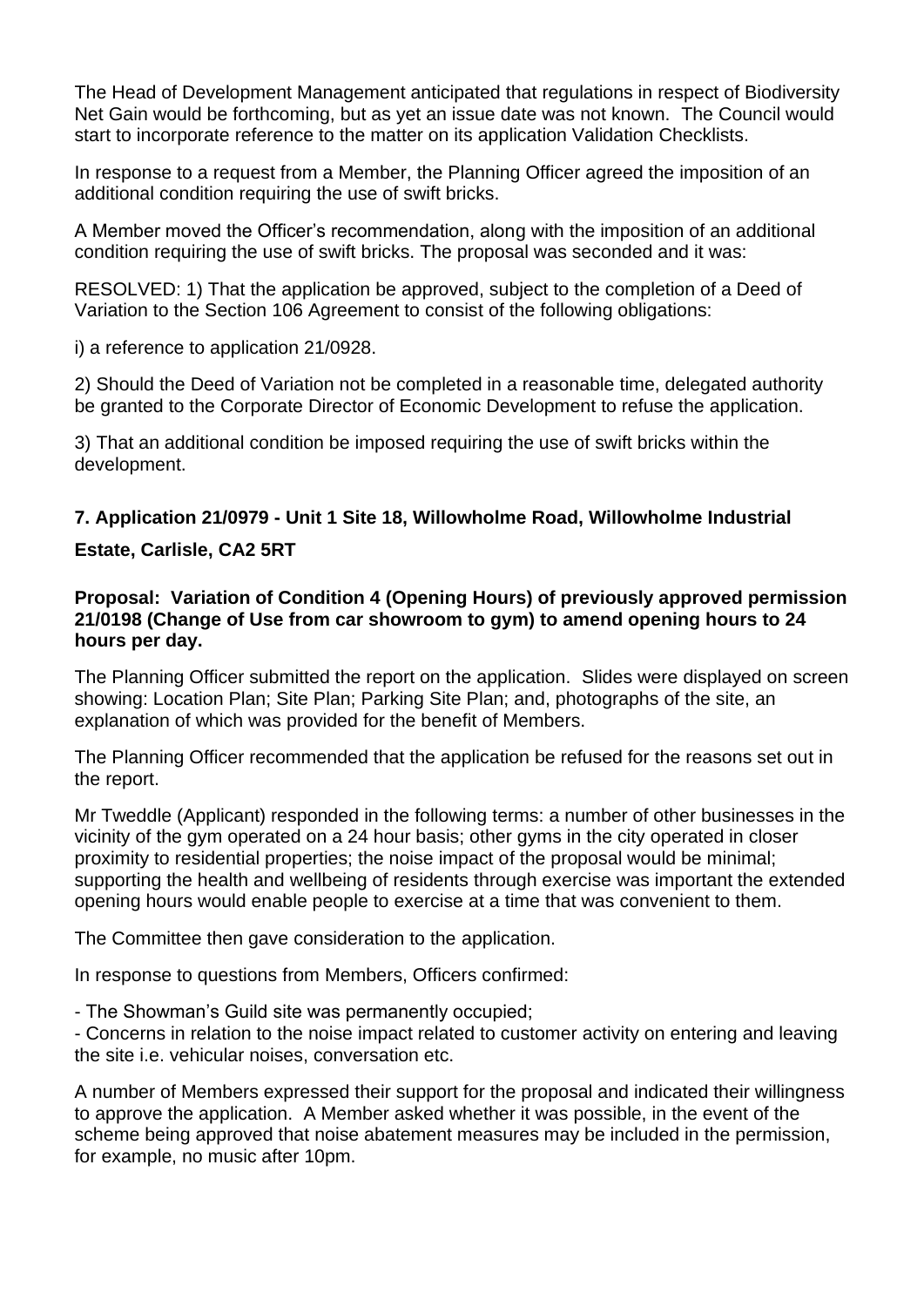The Head of Development Management responded that the application was for a Variation of Condition to an existing permission which set out all conditions relating to the scheme, therefore Officers would liaise with the applicant in relation to noise management measures.

A Member moved that the application be approved subject to the imposition of relevant conditions determined by the Corporate Director of Economic Development. The proposal was seconded and following voting it was:

RESOLVED: That the application be approved subject to the imposition of relevant conditions determined by the Corporate Director of Economic Development, as indicated in the Schedule of Decisions attached to these minutes.

## **8. Application 21/0975 - Green Meadows Country Park, Blackford, Carlisle, CA6 4EA**

**Proposal: Variation of Conditions 2 (Approved Documents); 5 (Number of Units) & 6 (Holiday Occupancy) of previously approved application 20/0309 (Change of Use of land to provide extension to existing caravan park) to amend the layout & increase the number of static caravans from 25 to 65 in lieu of the 27 touring pitches and 20 tent pitches.** 

The Planning Officer submitted the report on the application. Slides were displayed on screen showing: Site Location Plan; Previously Approved and Proposed Site Block Plan; and, photographs of the site, an explanation of which was provided for the benefit of Members.

The Planning Officer recommended that the application be approved subject to the conditions detailed in the report.

The Committee then gave consideration to the application.

In response to questions from Members, Officers confirmed:

- The separation distance between the caravans would be 6m, that matter would be dealt with via the Council's Environmental Health services, which would consider a site licence for the scheme;

- The proposal was an expansion of a land based rural business;

- Details of the methods of drainage, both foul and surface water were required to be supplied by condition, the details of the processes would be considered by the Lead Local Flood Authority;

- In addition the Council's Building Control service would consider the means of foul drainage;

- The application had been submitted to enable the business to respond to changing market conditions following the Covid 19 pandemic.

The Planning Officer responded to a number of issues in relation to enforcement in respect of the already permitted development raised by a Member.

A Member moved the Officer's recommendation which was seconded and following voting it was:

RESOLVED: That the application be approved, subject to the implementation of relevant conditions as indicated on the Schedule of Decision attached to these minutes.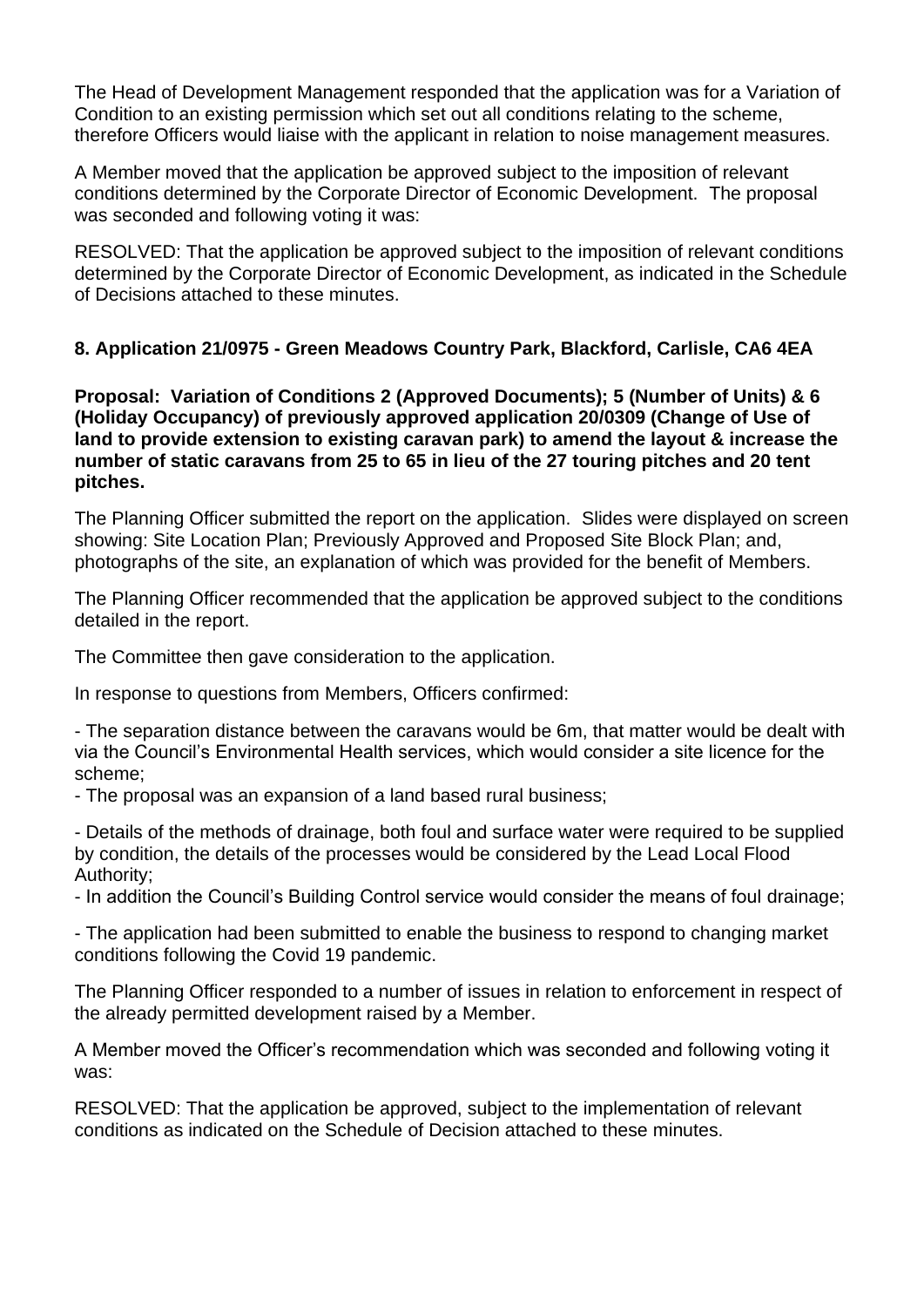### **9. Application 21/0449 - Land at Stonehouse Farm, Hayton, Brampton, CA8 9JE**

#### **Proposal: Demolition of barns, erection of 9.no dwellings and associated infrastructure.**

*Councillor Tinnion, having declared an interest in the item of business vacated his seat and took no part in the discussion nor determination of the application.*

The Principal Planning Officer submitted the report on the application. Slides were displayed on screen showing: Site Location Plan; Proposed Site Plan; Elevation and Floor Plans; and, photographs of the site, an explanation of which was provided for the benefit of Members.

The Principal Planning Officer recommended that:

1) Authority to Issue be granted to the Corporate Director of Economic Development subject to the completion of a satisfactory Section 106 agreement to secure:

a) a financial contribution of £85,588 towards affordable housing.

2) That should the legal agreement not be completed within a reasonable time, delegated authority be granted to the Corporate Director of Economic Development to refuse the application.

Ms Mitchell (Objector) spoke against the application in the following terms: the proposed development backed directly on to her property which create a loss of privacy and negative impact on her living conditions; the application approved in 2017 was more respectful towards the privacy of her dwelling; in considering the impact of the proposal on her property the large glazed aspect of the property had not been a factor; a request had been made that the separation distances be carefully measured from both the extension wall and the orangery, but this had not been actioned; the proposed dwellings would have 5 windows overlooking the property at 3.5m distance; the proposal amounted to a 30% increase in the overall development; no site visit had been undertaken by the Officer to Ms Mitchell's property; the Highway Authority's response to the application had been based on a road layout from 1990 and so was not valid, the application would have a detrimental impact on road safety.

Ms Eifell (Objector) spoke against the application in the following terms: access to the proposed development was via The Woodlands which was narrow and without a pavement; increased vehicular traffic was an existing concern, approving the scheme would exacerbate the issue; the entrance to the access road was site on a hill on a bend which made it difficult to safely negotiate; traffic levels in the village were already an issue with the school issuing guidance to parents on the matter; due to the narrow pavements in the village pedestrians often walked in the road; construction traffic accessing the site would be detrimental to highway safety; the Highway Authority needed to revaluate its response to the application so that it was based on existing conditions; the idea that the granting of previous planning permissions at the site set a precedent for development was objectionable.

Mr Weir (Objector) spoke against the application in the following terms: the application approved in 2017 was more respectful towards the privacy of his dwelling, it would have created 7 windows overlooking his property, the current proposal would generate 14, the loss of privacy was a violation of the Human Rights Act; the 16,800 additional vehicular movements the proposal would create would have a significant impact on road safety; the Highway Authority's response, based as it was on outdated did not factor in increased levels of traffic, for example, from home deliveries; there were often vehicles parked at the entrance to the access road; approving the application would create a long term impact on pedestrian and traffic safety.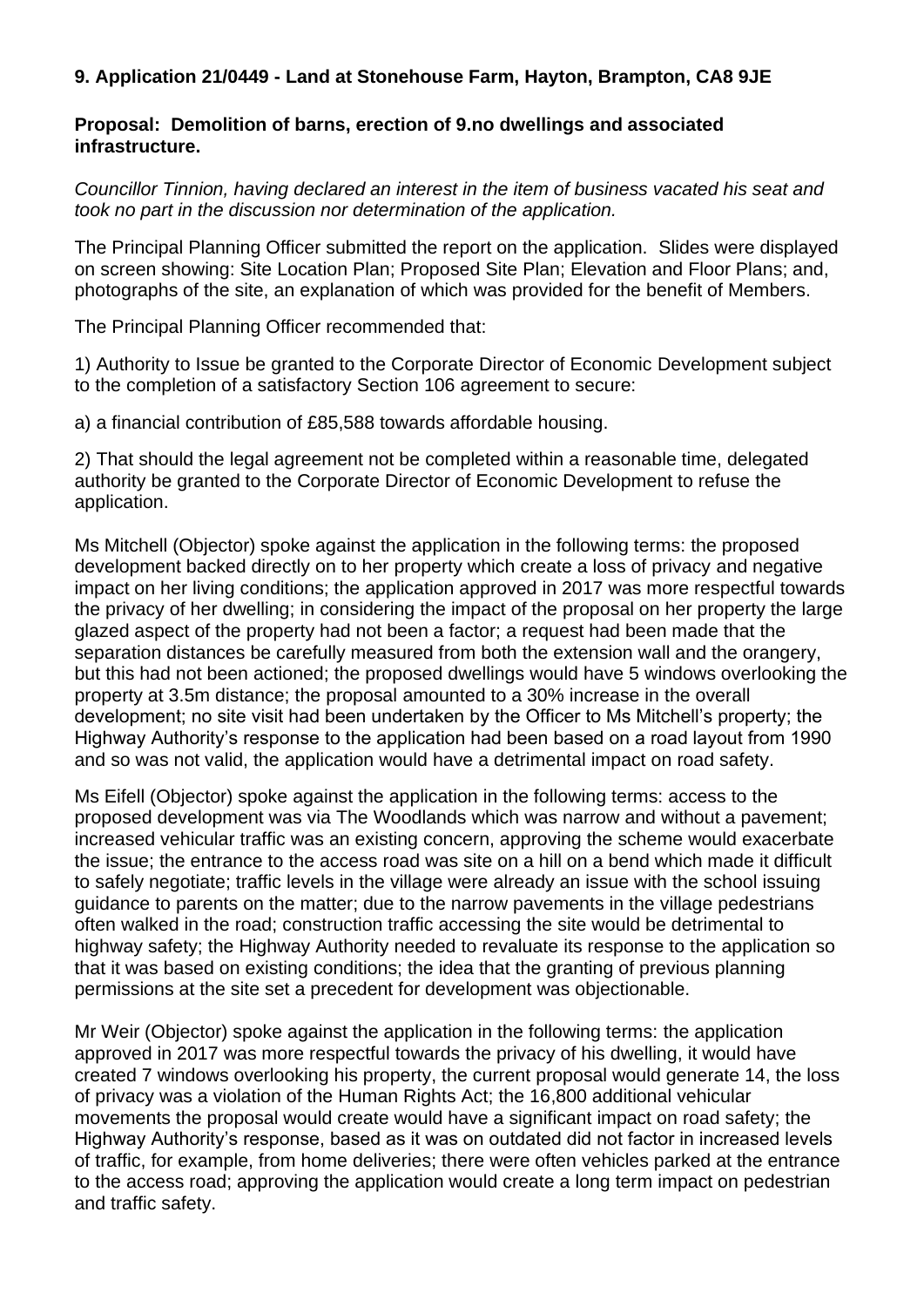Ms Lightfoot (Agent) responded in the following terms: she set out the history of planning permissions at the site noting that access had always been provided for via The Woodlands; the current application increased the size of the overall development by two dwellings which was a reduction of four units granted under a previous permission; the principle of development at the site had been accepted with the granting of the earlier permissions; the Highway Authority had approved previously proposals for development which had been larger in scale; the separation distance between the existing and proposed dwellings were similar to approved under previous applications; the western boundary of the existing development contained smaller house types, the proposed dwellings would be sited at the eastern boundary; a condition of the permission was the submission of a Construction Management Plan, where the Highway Authority would be consulted on the routing of vehicles; the existing access had been designed for the purpose and there had been no material change in circumstances; the proposed scheme was an effective use of land.

The Chair invited the Principal Planning Officer to respond to issues raised in the submissions to the Committee.

The Principal Planning Officer responded on the following points:

- The matter of separation distances had been fully covered in the report (paragraph 6.21);

- The overlooking of existing dwellings was via bedroom windows and as such was considered acceptable.

The Chair stated that having heard the representations of objectors, there was a need for the Committee to undertake a site visit. He put the matter to the Committee which indicated its assent.

RESOLVED: That determination of the application be deferred in order for the Committee to undertake a site visit.

*Councillor Tinnion resumed his seat.*

*The Committee adjourned at 13:00 and reconvened at 13:50*

## **DC.101/21 STANDING ORDERS**

RESOLVED – That Council Procedure Rule 9, in relation to the duration of meetings be suspended in order the at the meeting could continue over the time limit of 3 hours.

## **10. Application 21/0513 - Buck Bottom Farm, Burgh by Sands, Carlisle, CA5 6AN**

**Proposal: Demolition of 2.no barns; conversion of 1.no barn to dwelling and erection of 3no dwellings;**

## **&**

**11. Application 21/0514 - Buck Bottom Farm, Burgh by Sands, Carlisle, CA5 6AN**

### **Demolition of 2no barns; conversion of barn to dwelling and erection of 3no dwellings (LBC)**

The Planning Officer submitted the report on the applications. Slides were displayed on screen showing: Site Location Plan; Elevation and Floor Plans; Block Plan; House Type Plans; and, photographs of the site, an explanation of which was provided for the benefit of Members.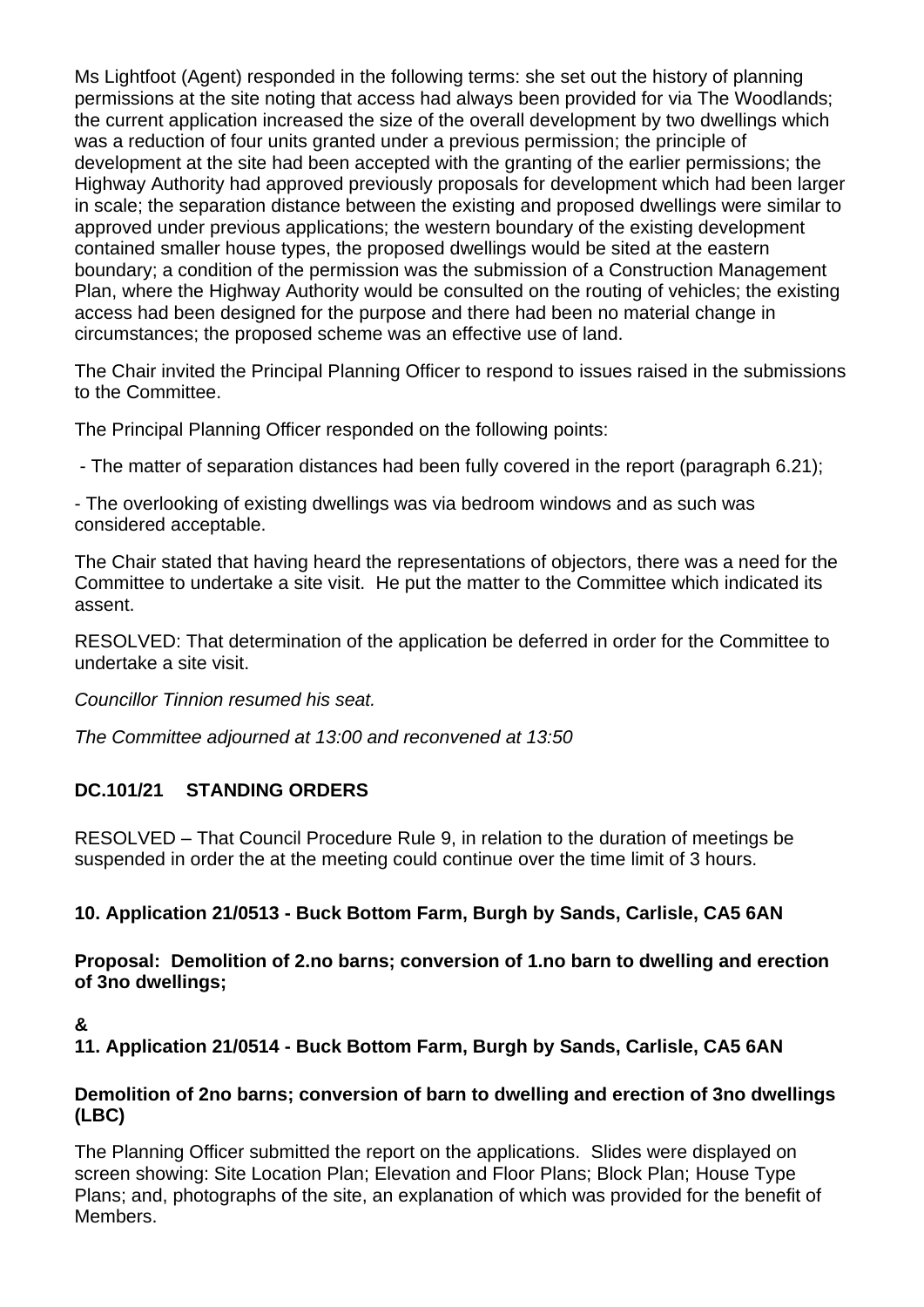Further to the publication of the report additional correspondence from an objector had been received which reiterated points set out in earlier submissions, the Planning Officer read out the correspondence for the benefit of Members.

The Planning Officer recommended that the applications be approved subject to the conditions detailed in the report.

The Committee then gave consideration to the applications.

In response to questions from Members, Officers confirmed:

- The Heritage Officer was not entirely satisfied with the proposed scheme, his comments had been considered as part of the overall assessment of the application. The Heritage Officer had a number of outstanding concerns regarding the application, however, it was the Planning Officer's view that they were not sufficiently overriding as to justify refusal;

- When an application proposed the demolition of a Listed Building, rather than conversion, the Local Planning Authority required the submission of structural survey to confirm that the structure was not fit for conversion, such confirmation had been submitted in relation to the proposed scheme;

- Conditions had been included requiring the submission of details of the means of surface water and foul drainage, for approval by the Local Planning Authority;

- United Utilities had responded to the application confirming the development was able to be connected to the mains sewer. The response also advised that there was no extant drainage issues in the area.

A Member requested that consideration be given to the retention and reuse of timbers from the existing building in the new build properties in respect of application 21/0512. The Planning Officer undertook to amend condition 3 accordingly.

The Member further requested that the applicant be required to provide swift bricks and swallow cups in the new build properties in respect of application 21/0512. The Planning Officer undertook to impose appropriate additional conditions.

A Member moved the Officer's recommendation which was seconded and following voting it was:

RESOLVED: That the applications be approved, subject to the implementation of relevant conditions as indicated on the Schedule of Decision attached to these minutes.

## **12. Application 21/0732 - Land adj. Hallmoor Court, (Plot 4), Wetheral, Carlisle, CA4 8JS**

## **Erection of 1no. dwelling**

The Planning Officer submitted the report on the application. Slides were displayed on screen showing: Location Plan; Block Plan; Proposed Site Plan; Floor Plans; Proposed Elevation Plans; and, photographs of the site, an explanation of which was provided for the benefit of Members.

The Planning Officer recommended that the application be approved subject to the conditions detailed in the report.

A Member moved the Officer's recommendation which was seconded and following voting it was: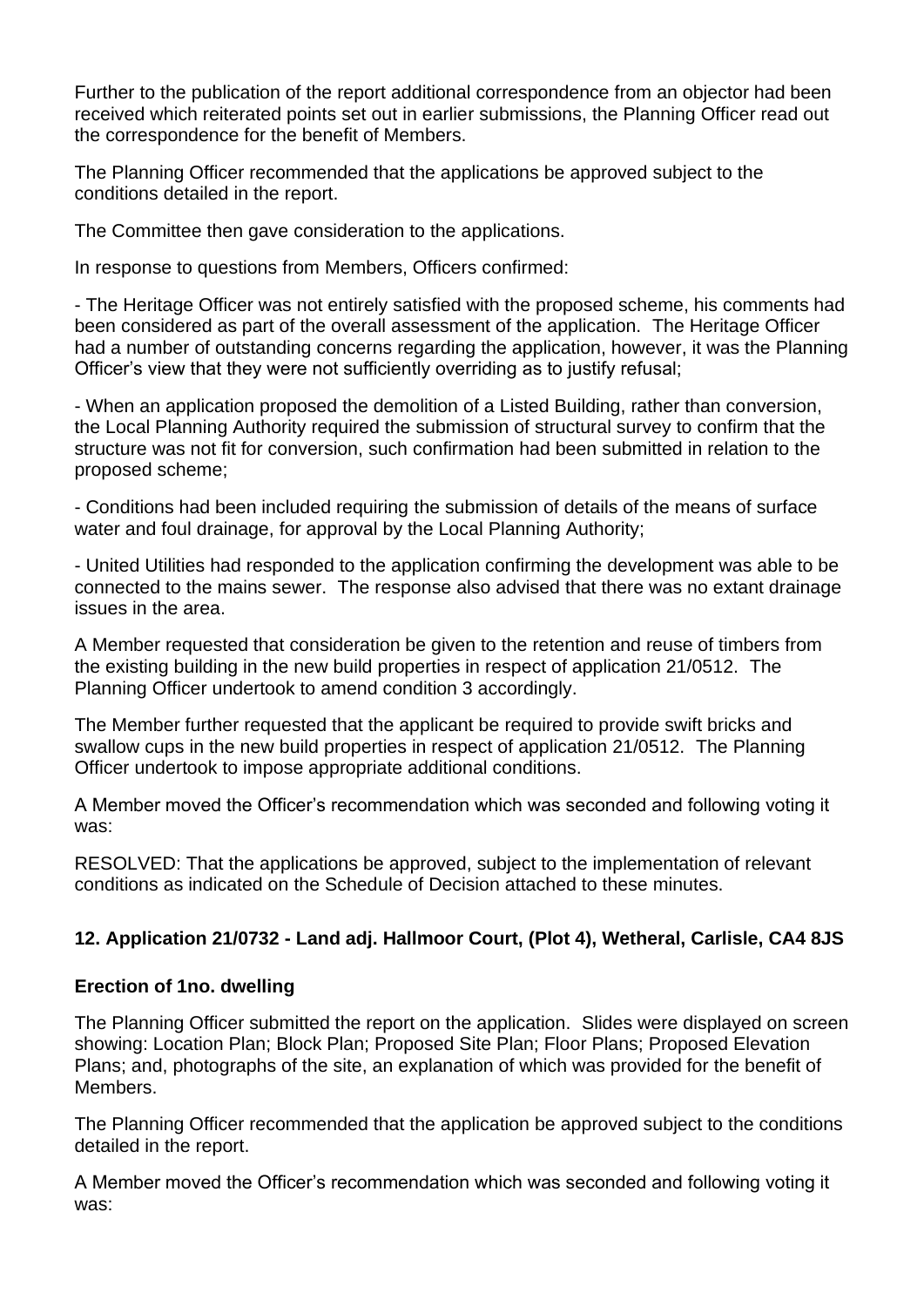RESOLVED: That the application be approved, subject to the implementation of relevant conditions as indicated on the Schedule of Decision attached to these minutes.

## **13. Application 21/0641 - Yew House, Sikeside, Kirklinton, Carlisle, CA6 6DR**

### **Change of Use of garage and part first floor to form holiday let.**

The Planning Officer submitted the report on the application. Slides were displayed on screen showing: Location Plan; Block Plan; Floor, Elevations and Roof Plans, as existing; Floor, Elevations and Roof Plans, as proposed; and photographs of the site, an explanation of which was provided for the benefit of Members.

The Planning Officer recommended that the application be approved subject to the conditions detailed in the report.

Mr Forrester (Objector on his own behalf and behalf of Ms Francis-Green) spoke against the application in the following terms: approving the proposal would have an adverse impact on the character and tranquillity of the surrounding residential area and the Heritage Assets in the vicinity of the site; the proposed hot tub was situated very close to Mr Forrester's boundary wall and was likely to lead to a loss of privacy for him; there was no soak away at the site to deal with the discharge from the hot tub; as part of the scheme the applicant had erected, without planning permission a metal shed within the application site which was totally out of character with the surrounding area; the access road was in a poor condition, did not have a footpath nor signs warning motorist of pedestrian users and was not gritted in winter, permitting the scheme would exacerbate those issues and increase the likelihood of an accident occurring.

Mr Gash (Objector) spoke against the application in the following terms: the report and recommendations had not allayed concerns set out in previous objection submissions; approving the application would significantly alter the tranquil, rural nature of the area through noise intrusion and the unpredictable behaviour of users of the proposed facility; the proposed location of the holiday let was too close to existing residential property; the access to the site was communal and already breaking up under current domestic use, granting permission would exacerbate the issue; the septic tank that the proposed holiday let would use was shared with Mr Gash's property, the Officer's assertion that that "the level of usage would be unlikely to change" was not feasible given the additional discharge created by an increased number of users.

Mr Smith (Applicant) responded in the following terms: the scale of the development was small, and would only create a small additional traffic flow on the shared access; the discharge to the septic tank would remain at a residential level; the site was within the boundary of Mr Smith's domestic property allowing an oversight and management of visitor's conduct; the quiet nature of the location had been a factor in the decision to purchase the residential property, and Mr Smith intended to preserve that.

The Committee then gave consideration to the application.

In response to a question from a Member regarding the ownership of the shared septic tank, the Planning Officer advised that the applicant was one of the owners and therefore had legitimate access to it.

A Member sought clarification on the access arrangements to the proposed development.

The Planning Officer using slides displayed on screen of the site, described the proposal.